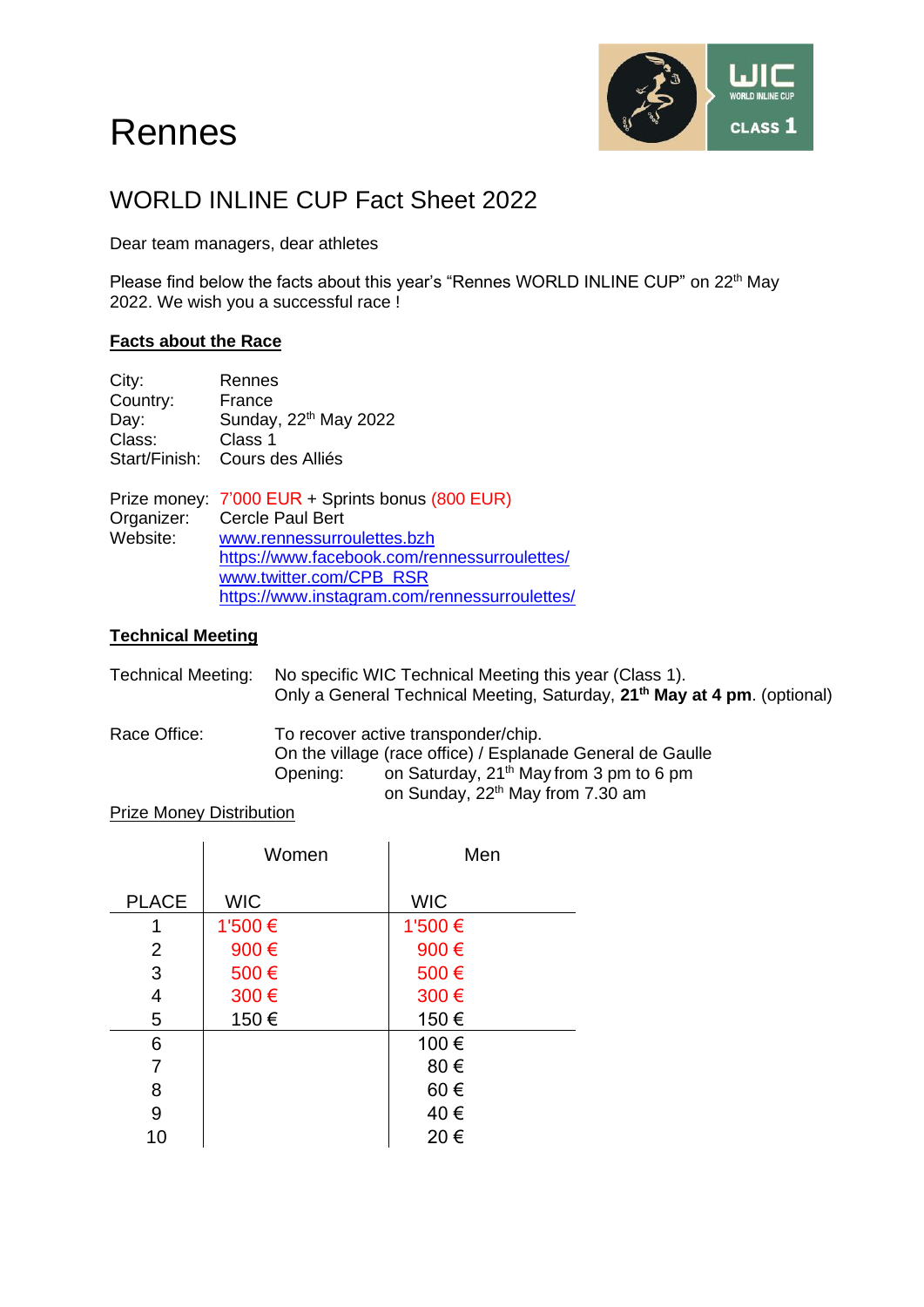

#### **Race Schedule**

Sunday, 22<sup>th</sup> May

- **3.30 pm WIC Marathon - Start Men (Start Women - 1' after) / 42 km / 14 laps Award ceremony & prize giving just after the race**
- 7.30 pm Closing Dinner on the Village / Catering tent (optional) For all WIC athletes and Team Managers/Coaches for free. Invitation available on the village (race office)

#### **Course map:**

Distance of the lap: **3 km**



#### **Partner Hotel : BRIT HOTEL \*\*\***

260 Rue de Châteaugiron / 35 000 RENNES + 33 2 99 51 73 74 / [castel@brithotel.fr](mailto:castel@brithotel.fr)



<http://hotel-rennes-castel.brithotel.fr/>

Special rates, more information on <https://rennessurroulettes.com/hebergement/>

The hotel is offering special rates for the teams. The rooms/nights have to be booked and paid directly to the hotel.

Shuttle provided for transfer between Airport / Railway Station to partner Hotel and possibility to have a free card for urban transport (bus & subway).